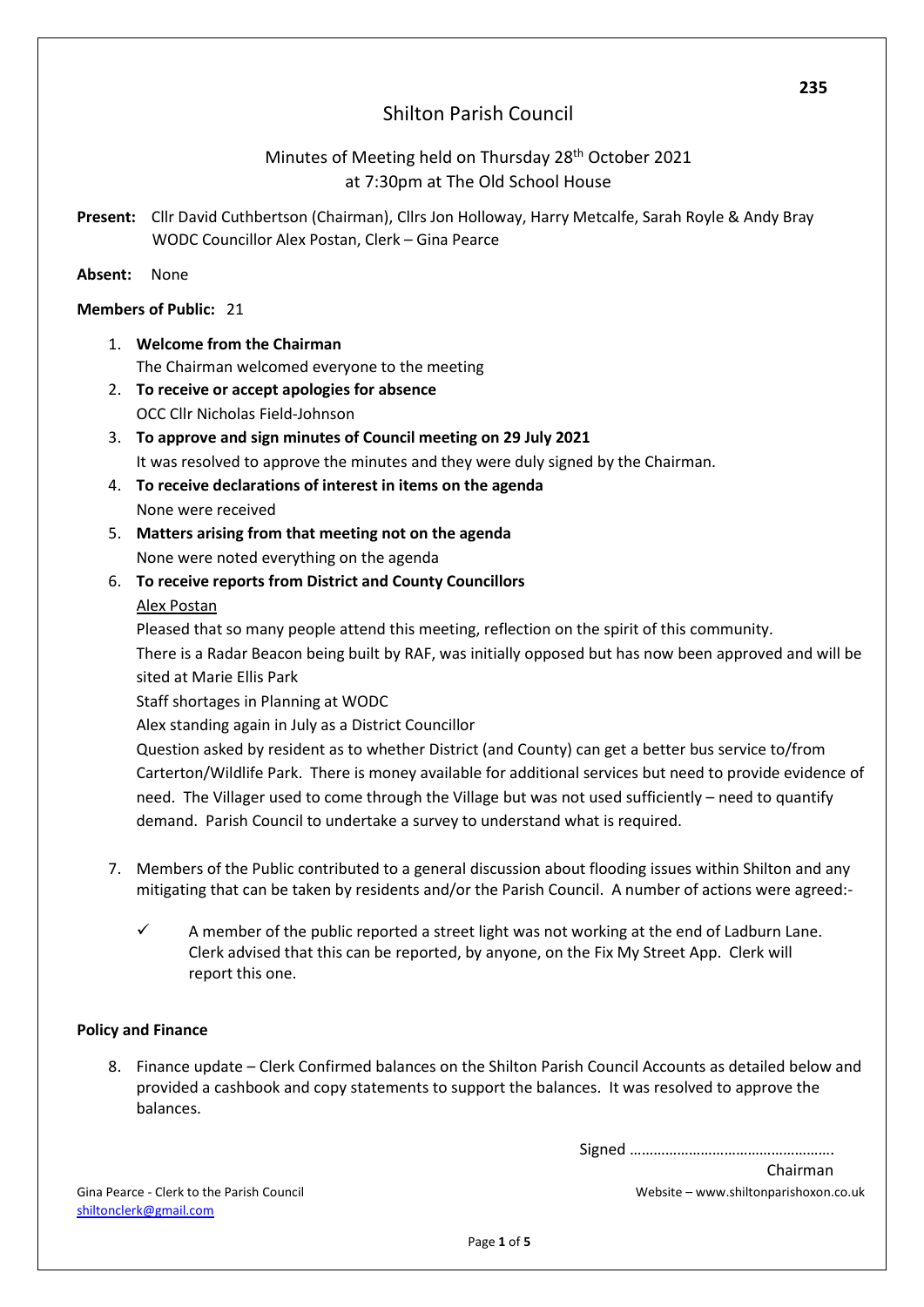| Main Account          | £14,479.21 |
|-----------------------|------------|
| Flood Defence Account | £21,084.28 |

| <b>Date</b> | Chq No     | Payee                  | <b>Description</b>  | <b>Paid Out</b> | Paid In  |
|-------------|------------|------------------------|---------------------|-----------------|----------|
| 22/07/2021  | FP         | McCracken              | Cut 3               | 636.00          |          |
| 22/07/2021  | FP         | <b>UBICO</b>           | Waste July          | 38.17           |          |
| 06/08/2021  | FP         | McCracken              | Cut 4               | 318.00          |          |
| 06/08/2021  | FP         | Clerk GP               | Salary              | 140.50          |          |
| 20/08/2021  | FP         | <b>UBICO</b>           | <b>Waste August</b> | 38.17           |          |
| 26/08/2021  | FP         | HMRC (Clerk Tax)       |                     | 125.03          |          |
| 12/09/2021  | FP         | Clerk GP               | Salary              | 140.50          |          |
| 13/09/2021  | <b>FP</b>  | Alex Edwards           | Maintenance         | 72.00           |          |
| 13/09/2021  | FP         | <b>Matthew Edwards</b> |                     | 65.00           |          |
| 17/09/2021  | FP         | McCracken              | Cut 5               | 318.00          |          |
| 22/09/2021  | <b>BTR</b> | <b>WODC</b><br>Precept |                     |                 | 3,300.00 |
| 30/09/2021  | FP.        | <b>UBICO</b>           | <b>Waste August</b> | 76.34           |          |
| 13/10/2021  | FP         | Clerk GP               | Salary              | 140.50          |          |
| 13/10/2021  | <b>FP</b>  | McCracken              | Cut 6               | 318.00          |          |
|             |            |                        |                     | <b>Paid Out</b> | Paid In  |
|             |            |                        | <b>Total</b>        | 2,426.21        | 3,300.00 |

|  | 9. Payments and receipts - to review and approve current payments, to note current receipts |  |  |  |  |  |  |  |
|--|---------------------------------------------------------------------------------------------|--|--|--|--|--|--|--|
|--|---------------------------------------------------------------------------------------------|--|--|--|--|--|--|--|

It was resolved to approve the above payments**.**

- **10.** Budget the council considered the draft budget for 2022-2023 and approved
	- proposed expenditure of £16,000
	- estimated "other receipts" of £4,000
	- precept required £6,600

#### **Planning**

11. To comment on any planning applications received before the date of the meeting

| <b>Application Ref</b> | <b>Address</b>   | Proposal                          | <b>Status</b> | <b>Comments</b> |
|------------------------|------------------|-----------------------------------|---------------|-----------------|
| 21/03301/HHD           | Fairfield        | Erection of single and two storey | Under         | No Comment      |
|                        | Cottage, Shilton | side extensions                   | Consideration |                 |
| 21/03433/FUL           | Down House,      | Conversion of existing barn to    | Under         | No Comment      |
|                        | Shilton          | form a single dwelling. Works to  | Consideration |                 |
|                        |                  | include first floor               |               |                 |
|                        |                  | extension above existing stable   |               |                 |
|                        |                  | wing and associated landscaping   |               |                 |

Signed …………………………………………….

Chairman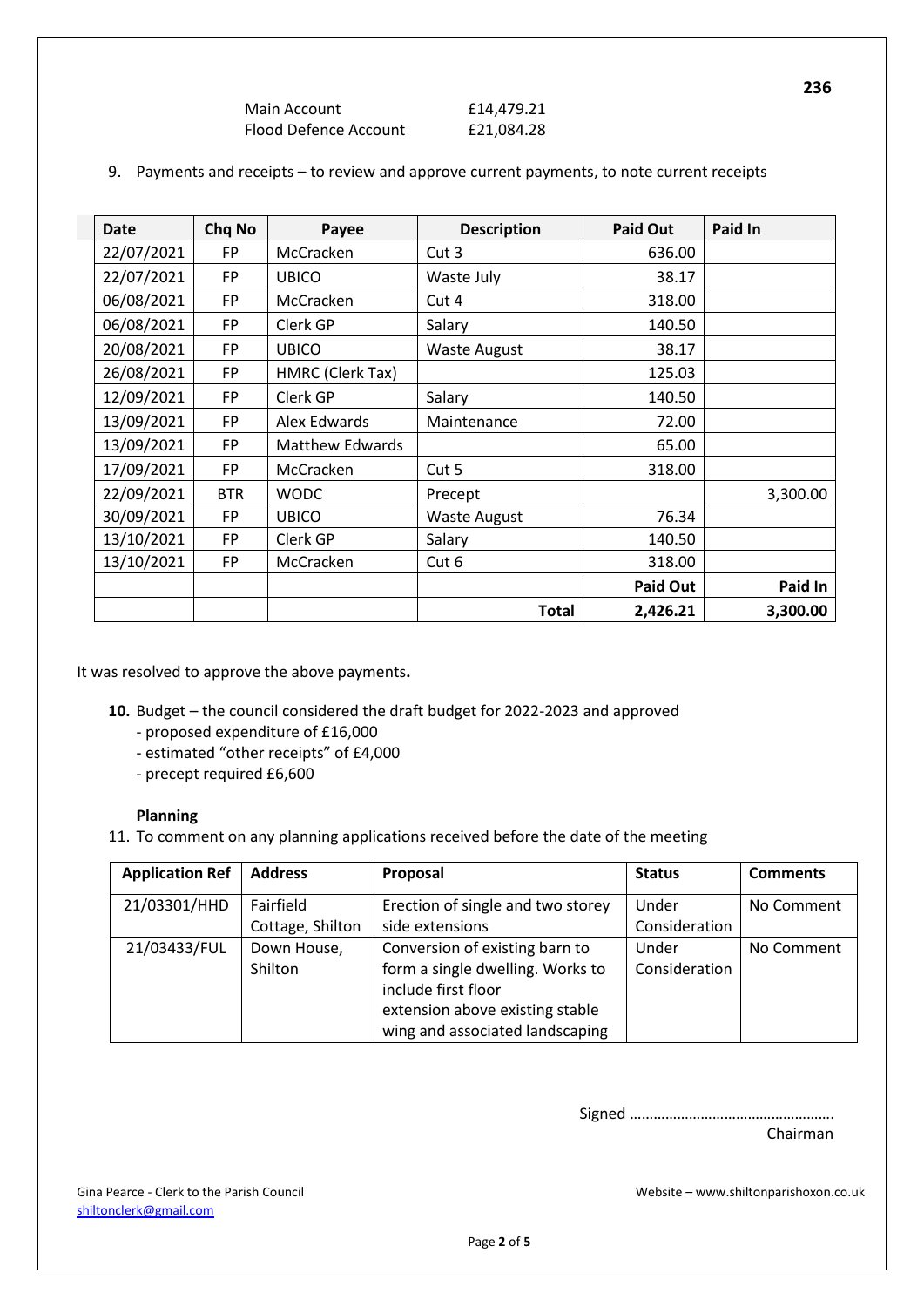| <b>Application</b> | <b>Address</b>             | Proposal                                                                                                                                                                                                                       | <b>Status</b>          | <b>Comments</b> |
|--------------------|----------------------------|--------------------------------------------------------------------------------------------------------------------------------------------------------------------------------------------------------------------------------|------------------------|-----------------|
| <b>Ref</b>         |                            |                                                                                                                                                                                                                                |                        |                 |
| 21/03434/LBC       | Down House,<br>Shilton     | Internal and external alterations to<br>convert the existing barn to a<br>single dwelling.<br>Alterations to include the erection<br>of a first-floor extension above<br>existing stable<br>wing and changes to floor layouts. | Under<br>Consideration | No Comment      |
| 21/03109/HHD       | 14 Birch Drive,            | Replace existing conservatory roof                                                                                                                                                                                             | Under                  | No Comment      |
|                    | <b>Bradwell</b><br>Village | with lightweight Solstice Warm<br>Roof                                                                                                                                                                                         | Consideration          |                 |

- 12. To receive and up of previous planning applications There were no updates
- 13. Kilkenny Lane Path a survey of Shilton residents was undertaken and 82% of people who responded said they did not want any changes to the path. Cllr Cuthbertson spoke to Carterton Town Council and explained why and how strong the feeling was. There is already a suitable footpath from Caterton to Shilton.

#### **Environment**

- 14. Neighbourhood Watch nothing to report
- 15. Environment Group updates received as follows:

Wall capping has eroded as you go through the Ford – Cllr Bray to put together a plan of action and anticipated costs and refer to Cllr Postan and Cllr Field-Johnson to see if any funds available from them to help with these repairs.

The Terms of Reference were approved at the last meeting and the committee comprises of Cllr Bray, Cllr Holloway, Ian Lazerus, Veronica Barry and Glenn Loxton who has a specific interest in the Shillbrook.

Glenn Loxton provided the following information to the meeting.

The Shill Brook from origin to the bridge at the ford is termed a "watercourse" by the Environment Agency, the lead party for flood prevention is the WODC. Riparian owners are legally responsible for the maintenance of the waterway to the centre thereof, even if their title deeds indicate the boundary to be on the bank. All work on or near main river requires consent or has to be registered if classed as an "Exempt Flood Risk Activity", except for routine clearing of banks and desilting on a watercourse.

> Signed ……………………………………………. Chairman

Gina Pearce - Clerk to the Parish Council and Souncil and Sounce and Sounce and Sounce and Website – www.shiltonparishoxon.co.uk [shiltonc](mailto:shilton)lerk@gmail.com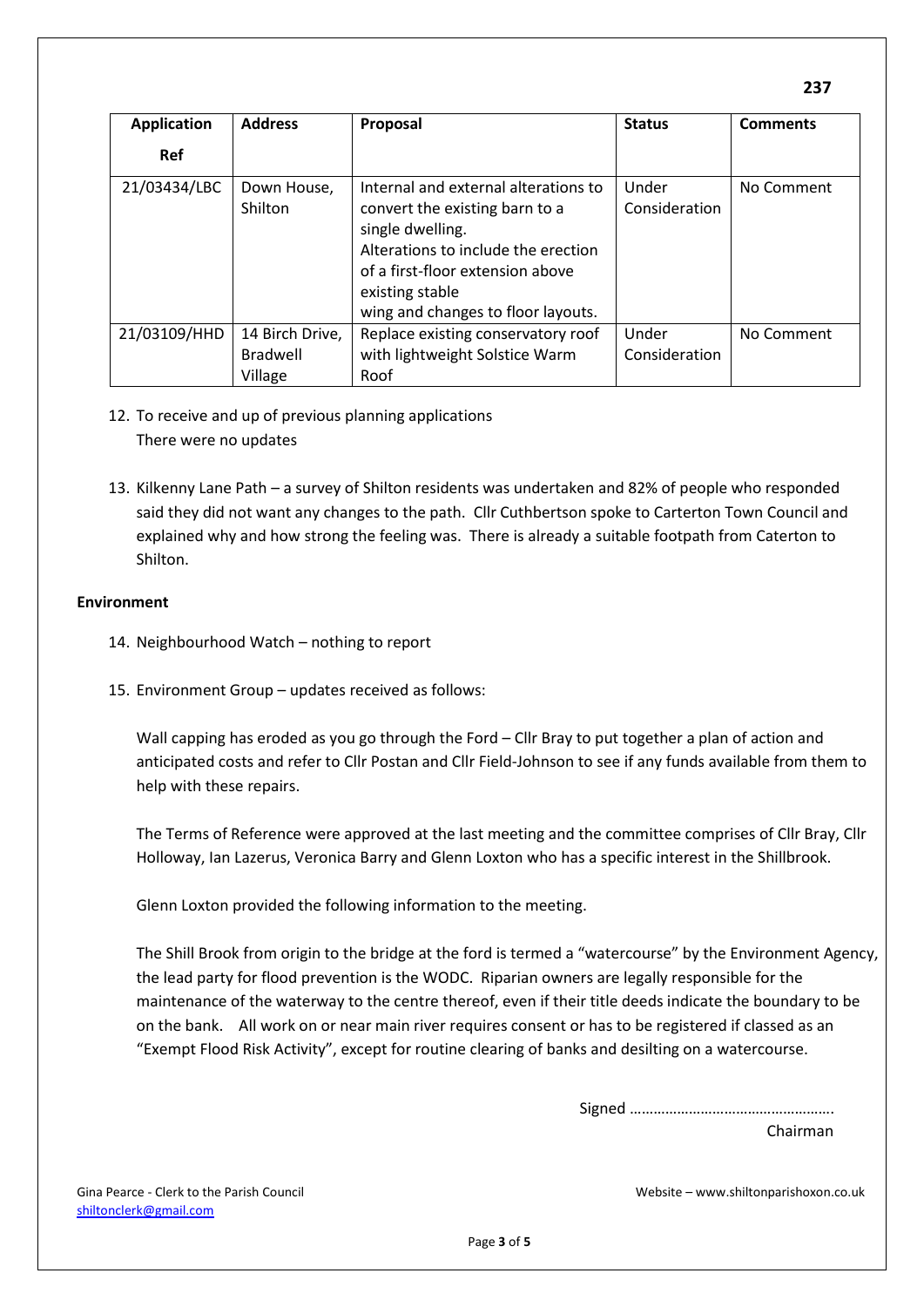Downstream of the bridge, it is a "main river" for which the EA has responsibility for maintenance but in some instances, it will oblige the riparian owners to do so. Parts of this section is overgrown, and no clearing of the brook has been done on this stretch by the EA since 2017.

The two major matters for flood prevention are the bunds, and free flow of the brook for its whole length especially from the pond to the flood plain south of the pond and further onwards.

Unfortunately, the construction of a third bund is simply not practically possible. Harry Metcalfe to whom the villagers own a huge debt of gratitude, monitors, and adjusts the flow from the bunds which he allowed to be built on his land. It is hoped that with Harry's assistance and experience, Laurence King the designer of the bunds will be able to recommend even more efficient adjustment of the bunds to control the flow and prevent flooding in the village as far as possible.

The PC has obtained permissions from the EA and has given notice to the WODC in order to do clearing of the banks and desilting of the pond and brook, other than that which the riparian owners should be doing, and contractors have been contacted for quotes.

There is regular contact between AF Brize Norton and the PC regarding inspection and clearing of the grilles where the brook passes under the runway.

Street drainage is the responsibility of the OCC and reports have been made via "Fix MY Street". Lis Lovell has been exemplary in following up with the OCC and demanding attention to clearing of the culverts. The culvert which conducts surface water from Bridge Street along Church Lane drains into the pond. The PC has written to the WODC proposing that the culvert should be diverted to the brook downstream of the ford bridge. It will require the involvement of several authorities and private landowners.

The Thames Water pumping station at the bottom of Church Lane regularly emits strong odours and has clearly become unable to handle to volume. The PC notified the WODC of its intention to approach TW with a view to having the flow of sewage from Bradwell Village pumped directly to the sewage works next to RAF Brize Norton instead of via Shilton.

- 16. Flood prevention all covered and documented at item 15.
- 17. War Memorial Need to protect it people have been seen walking all over it, changing children's nappies on it and even BBQing on it! Concern it stops children playing on it – but it is not a "play" thing, it should be treated with respect. Parish Council to send out a questionnaire to villagers for suggestions as to how to protect it. Ideas so far include a notice asking people to respect it and/or a chain to demark the area.
- 18. Trees around the Pond Meeting arranged with Terry Pope from Arborforce one tree to be taken out on the triangle as it is dead and this one will be replaced and an additional one will be planted.

Signed …………………………………………….

Chairman

Gina Pearce - Clerk to the Parish Council Website – www.shiltonparishoxon.co.uk [shiltonc](mailto:shilton)lerk@gmail.com

**238**